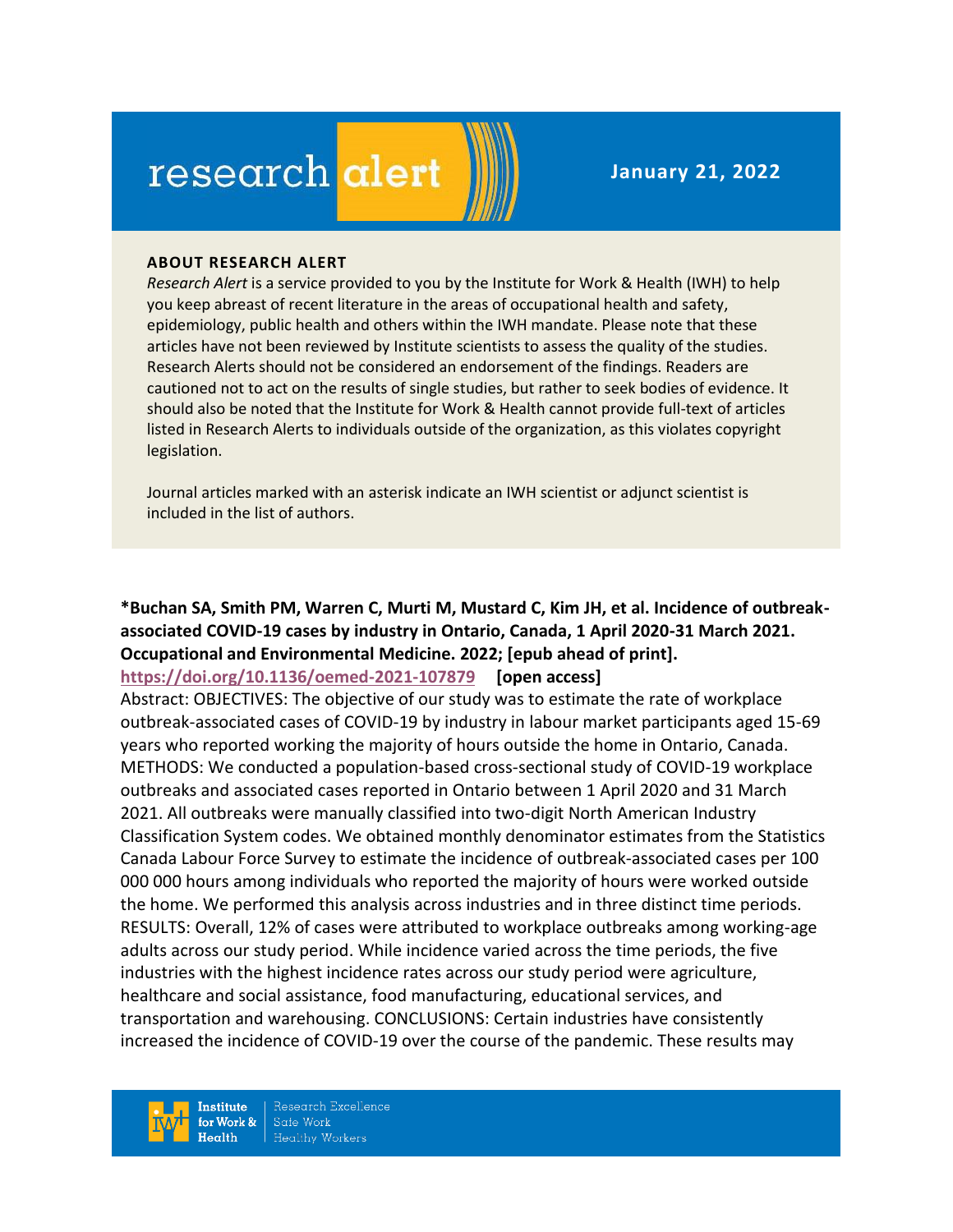assist in ongoing efforts to reduce transmission of COVID-19 by prioritising resources, as well as industry-specific guidance, vaccination and public health messaging

# **\*Yuen K, Beaton D, Bingham K, Katz P, Su J, Diaz Martinez JP, et al. Validation of the automated neuropsychological assessment metrics for assessing cognitive impairment in systemic lupus erythematosus. Lupus. 2021; [epub ahead of print].**

**<https://doi.org/10.1177/09612033211062530> [open access]**

Abstract: OBJECTIVE: We previously demonstrated the utility of the Automated Neuropsychological Assessment Metrics (ANAM) for screening cognitive impairment (CI) in patients with systemic lupus erythematosus (SLE) and developed composite indices for interpreting ANAM results. Our objectives here were to provide further support for the ANAM's concurrent criterion validity against the American College of Rheumatology neuropsychological battery (ACR-NB), identify the most discriminatory subtests and scores of the ANAM for predicting CI, and provide a new approach to interpret ANAM results using Classification and Regression Tree (CART) analysis. METHODS: 300 adult SLE patients completed an adapted ACR-NB and ANAM on the same day. As per objectives, six models were built using combinations of ANAM subtests and scores and submitted to CART analysis. Area under the curve (AUC) was calculated to evaluate the ANAM's criterion validity compared to the adapted ACR-NB; the most discriminatory ANAM subtests and scores in each model were selected, and performance of models with the highest AUCs were compared to our previous composite indices; decision trees were generated for models with the highest AUCs. RESULTS: Two models had excellent AUCs of 86 and 89%. Eight most discriminatory ANAM subtests and scores were identified. Both models demonstrated higher AUCs against our previous composite indices. An adapted decision tree was created to simplify the interpretation of ANAM results. CONCLUSION: We provide further validity evidence for the ANAM as a valid CI screening tool in SLE. The decision tree improves interpretation of ANAM results, enhancing clinical utility

#### **Arzahan ISN, Ismail Z, and Yasin SM. Safety culture, safety climate, and safety performance in healthcare facilities: a systematic review. Safety Science. 2022; 147:105624. <https://doi.org/10.1016/j.ssci.2021.105624> [open access]**

Abstract: Numerous studies, especially in high-risk industries, have looked into how safety culture might help a company improve its safety performance. However, healthcare facilities are still in their early stages of safety performance development. A systematic review (SR) of Scopus, Web of Science, Dimensions, ScienceDirect, and Google Scholar, was conducted using the Preferred Reporting Items for Systematic Reviews (PRISMA) technique. The purpose is to look into the link involving safety culture or climate and safety performance in healthcare facilities. A number of keywords 'safety culture', 'safety climate', 'safety performance', 'injury', 'incident', 'healthcare', 'hospital', 'clinic', 'health office', 'health division', and 'health authority' were chosen by researchers in this SR. The inclusion criteria were (1) studies in healthcare facilities involving safety culture or safety climate-linked with safety performance,

**Institute** for Work &  $Heath$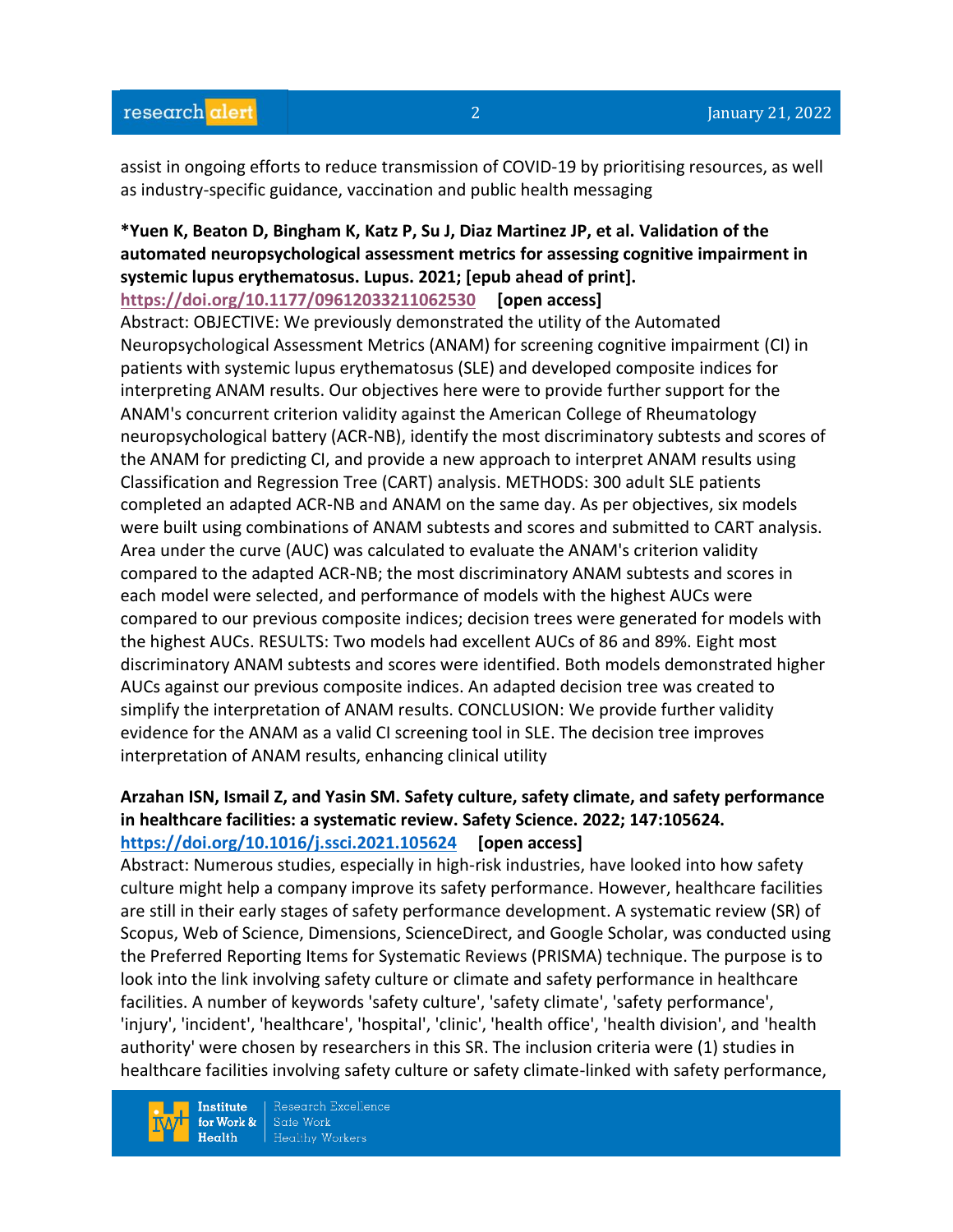(2) English language, and (3) research published in peer-reviewed journals within five years (2016 to 2020). The EPHPP-Quality Assessment Tool was used to assess the quality of the studies. The influence of safety culture, climate, and safety performance in 11 research was reviewed by researchers in the current paper. Only one study was rated as strong quality, six of the studies were rated as moderate quality, and the rest were rated as weak quality. The EPHPP quality assessment tool dictionary aided evaluation of article bias. The proactive measure is favored among researchers in healthcare and has a significant relationship with safety culture or safety climate. Despite the importance of this field, quality research is still insufficient, according to our evaluation. Additional research is needed to explain the link between the variables evaluated, particularly in healthcare facilities and other low-risk industries.

## **Breeher LE, Wolf ME, Geyer H, Brinker T, Tommaso C, Kohlnhofer S, et al. Work absence following covid-19 vaccination in a cohort of healthcare personnel. Journal of Occupational & Environmental Medicine. 2022; 64(1):6-9.**

#### **<https://doi.org/10.1097/JOM.0000000000002376> [open access]**

Abstract: OBJECTIVE: To identify rates of work absence following receipt of COVID-19 vaccine in a cohort of healthcare personnel (HCP). METHODS: Short-term disability (STD) usage by HCP attributed to side effects of the COVID-19 vaccine was calculated for each vaccine manufacturer, job category, age group, and work region. Analysis was performed for the cohort of HCP during the initial vaccination campaign. RESULTS: 4.1% of COVID-19 vaccinations generated a STD claim for lost work due to side effects, with increased STD rates after dose 2 than dose 1 (7.4% and 0.9%, respectively). Rates were higher for younger HCP and allied health staff. CONCLUSIONS: While side effects from mRNA vaccine dose 2 resulted in more work absence, statistically significant geographic differences in STD suggest cultural and staffing factors may impact HCP to utilize STD following vaccination

# **Chim JMY and Chen T. Implementation of an office ergonomics program to promote musculoskeletal health: a case study in Hong Kong. IISE Transactions on Occupational Ergonomics and Human Factors. 2021; 9(2):96-105.**

#### **<https://doi.org/10.1080/24725838.2021.1997836>**

Abstract: OCCUPATIONAL APPLICATIONS An office ergonomics program was implemented at a multinational company in Hong Kong. The FITS Model office ergonomics program included four components: (1) F: Furniture Evaluation and Selection, wherein the ergonomist conducted a walkthrough review of furniture and environmental settings; (2) I: Individual Workstation Assessment, in which the office ergonomics guideline and educational video were developed. An interactive individual ergonomics workstation assessment included a health survey, and the assessor provided immediate recommendations for changes to workstation setup; (3) T: Training and Education; and (4) S: Stretching Exercises and Rest Breaks, which entailed classroom training to promote office ergonomics principles and demonstrate office stretching exercises. A case study is described, included the steps to

**Institute** for Work &  $Health$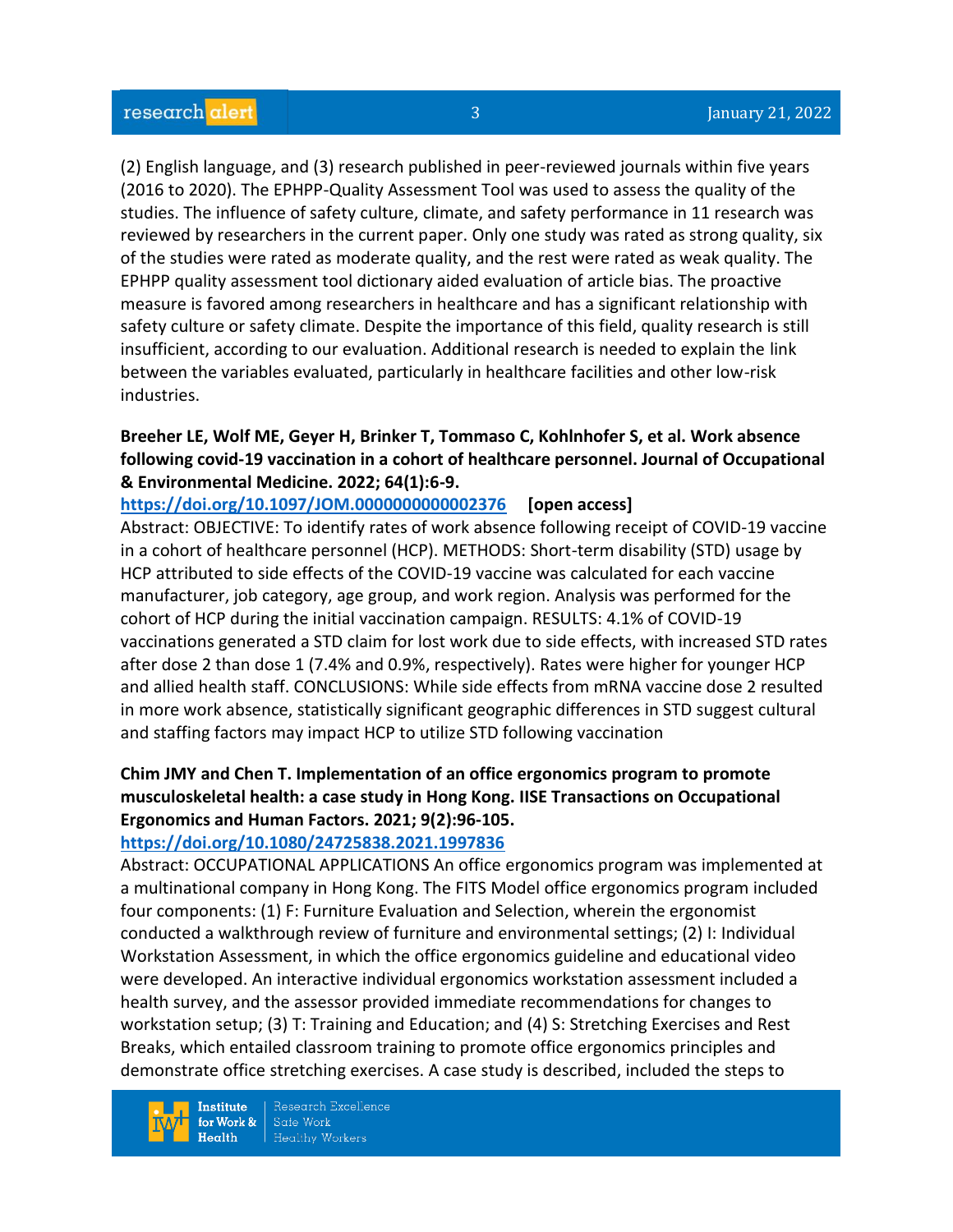implement the program and highlights of the feedback from the project team gathered during mid-term and final evaluations. Lessons learned regarding program management and the limitations of the project intervention offer useful information for practitioners and companies

**Del Ferraro S, Falcone T, Morabito M, Messeri A, Bonafede M, Marinaccio A, et al. Cooling garments against environmental heat conditions in occupational fields: measurements of the effect of a ventilation jacket on the total thermal insulation. International Journal of Industrial Ergonomics. 2021; 86:103230.**

**<https://doi.org/10.1016/j.ergon.2021.103230>** 

**Gulseren D. Chronic pain and disability in organizations: it's time to pay attention to work and workers. Canadian Journal of Pain. 2022; [epub ahead of print]. <https://doi.org/10.1080/24740527.2021.2010023>** 

# **Hinze A, Konig JL, and Bowen J. Worker-fatigue contributing to workplace incidents in New Zealand Forestry. Journal of Safety Research. 2021; 79:304-320.**

#### **<https://doi.org/10.1016/j.jsr.2021.09.012>**

Abstract: PROBLEM: Reports of incidents in dangerous work environments can be analysed to identify common hazards, in turn aiding in the prevention of future accidents. Whilst studies exist that do this, most focus on causes that involve physical risks. In this paper we propose an alternative approach, and illustrate causes of forestry incidents from the perspective of worker-failure and fatigue. METHOD: This paper outlines the analysis of eight years' worth of New Zealand forestry incident data, with a focus on the cause of, and time that, incidents occur. RESULTS: This has resulted in two main findings. First, 70% of incidents can be attributed, at least in part, to worker-failures. Second, 78% of worker-failure based causes show indications of fatigue. This indicates that a significant number of forestry incidents are caused by worker-fatigue. Finally, this dataset showed inconsistencies in data quality, similar to those that exist in other datasets. This did not affect our analysis. However, these types of errors have the potential to affect the data quality in the national reporting system. IMPACT ON INDUSTRY: The results from this study will be used in a larger project on detecting fatigue in forestry workers for injury and incident prevention. It is also our hope that other researchers may find these results of interest for further fatigue prevention research in hazardous industries

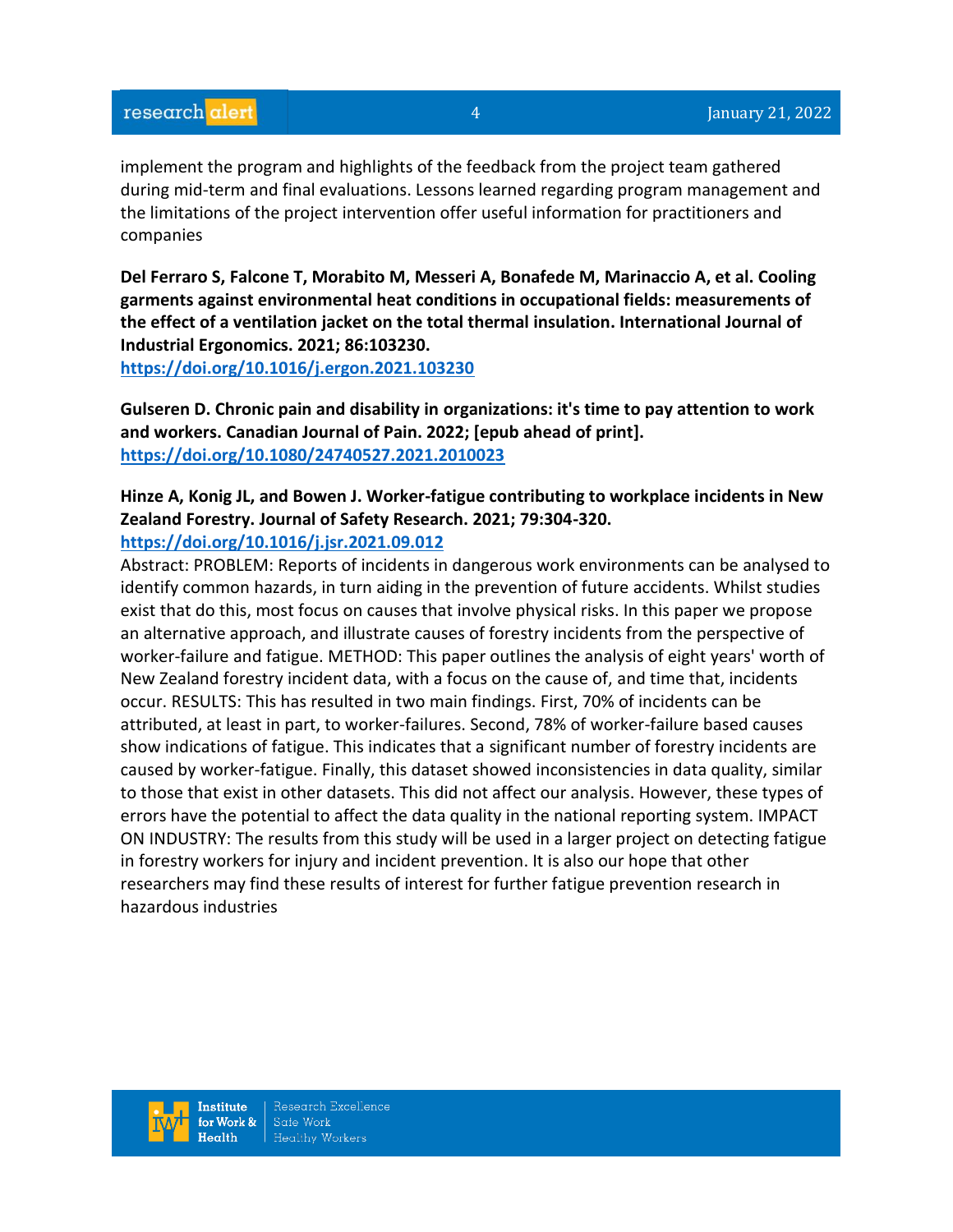**Hou Y, Hou W, Zhang Y, Liu W, and Chen A. Relationship between working stress and anxiety of medical workers in the COVID-19 situation: a moderated mediation model. Journal of Affective Disorders. 2022; 297:314-320.** 

**<https://doi.org/10.1016/j.jad.2021.10.072> [open access]**

Abstract: BACKGROUND: The COVID-19 pandemic has brought a lot of working stress to medical workers and has a certain impact on their mental health. Working stress is closely related to the increase in anxiety, but few studies have explored whether their relationship will be affected by positive psychological factors in the special situation. METHODS: 798 medical workers were investigated online after the outbreak of the COVID-19 (10 February to 1 March 2020) in China. The relevant questionnaires were used to evaluate working stress, anxiety, sense of control, and psychological capital. The moderated mediation model test was performed using the SPSS software and PROCESS macro program. RESULTS: Working stress could directly affect anxiety, and indirectly affect anxiety through sense of control. In addition, psychological capital moderated the direct effect of working stress on anxiety, which is more effective at high level of psychological capital. Psychological capital also moderated the second half of the indirect effect of working stress on anxiety, at low level of psychological capital, sense of control was more effective in predicting anxiety. LIMITATIONS: All the data in this study was collected through online questionnaire. The anxiety response measured in this study cannot be specific to the viral epidemic. CONCLUSIONS: Under the COVID-19 epidemic situation, for medical workers, low sense of control and low level of psychological capital may be important risk factors of anxiety caused by working stress. Thus, strengthening the sense of control and psychological capital of medical workers would be helpful to reduce their anxiety and maintain their mental health

## **Knoop J, Rutten G, Lever C, Leemeijer J, de Jong LJ, Verhagen AP, et al. Lack of consensus across clinical guidelines regarding the role of psychosocial factors within low back pain care: a systematic review. Journal of Pain. 2021; 22(12):1545-1559. <https://doi.org/10.1016/j.jpain.2021.04.013> [open access]**

Abstract: It is widely accepted that psychosocial prognostic factors should be addressed by clinicians in their assessment and management of patient suffering from low back pain (LBP). On the other hand, an overview is missing how these factors are addressed in clinical LBP guidelines. Therefore, our objective was to summarize and compare recommendations regarding the assessment and management of psychosocial prognostic factors for LBP chronicity, as reported in clinical LBP guidelines. We performed a systematic search of clinical LBP guidelines (PROSPERO registration number 154730). This search consisted of a combination of previously published systematic review articles and a new systematic search in medical or guideline-related databases. From the included guidelines, we extracted recommendations regarding the assessment and management of LBP which addressed psychosocial prognostic factors (ie, psychological factors ["yellow flags"], perceptions about the relationship between work and health, ["blue flags"], system or contextual obstacles ["black flags") and psychiatric symptoms ["orange flags"]). In addition, we evaluated the level

**Institute** for Work &  $Health$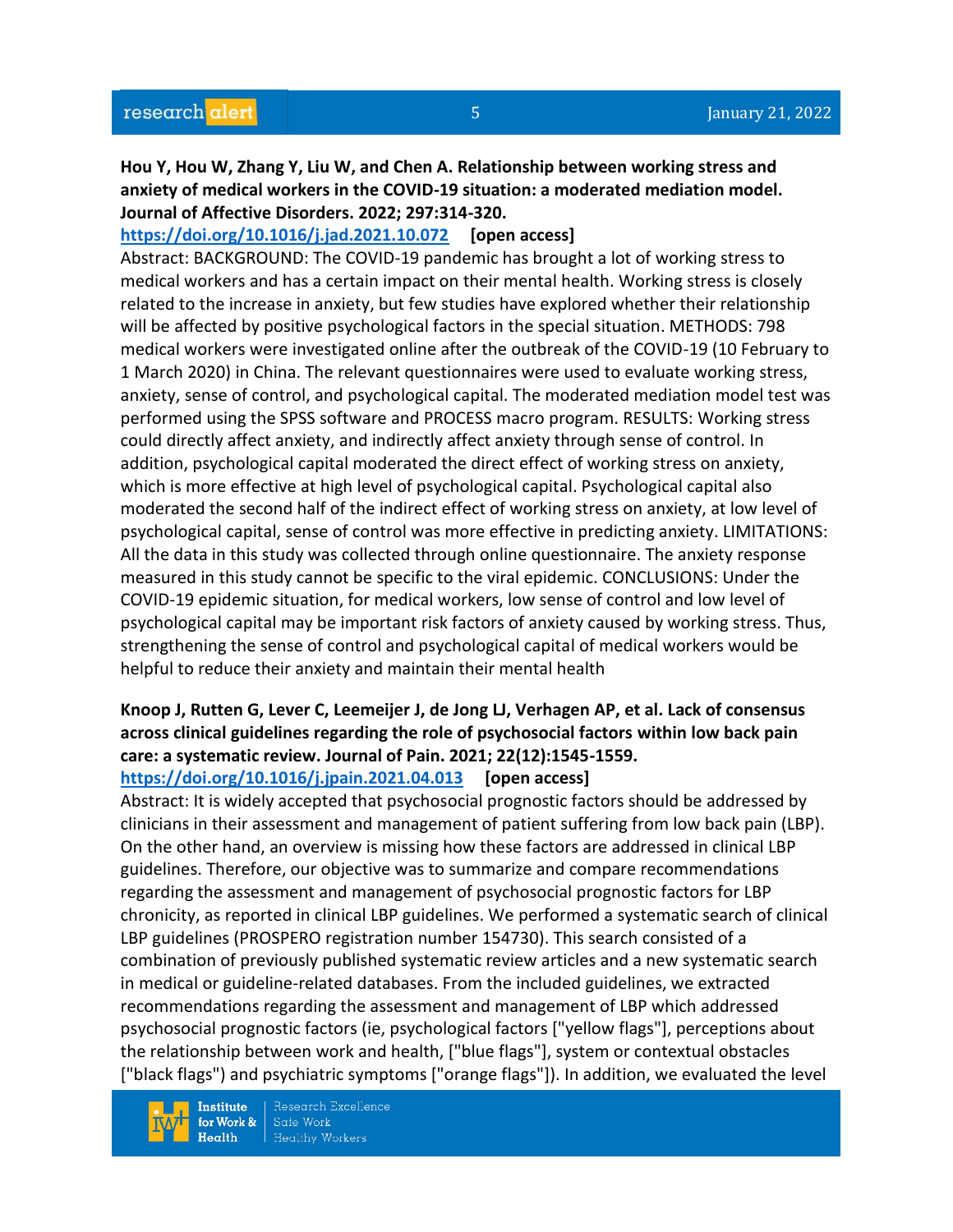or quality of evidence of these recommendations. In total, we included 15 guidelines. Psychosocial prognostic factors were addressed in 13 of 15 guidelines regarding their assessment and in 14 of 15 guidelines regarding their management. Recommendations addressing psychosocial factors almost exclusively concerned "yellow" or "black flags," and varied widely across guidelines. The supporting evidence was generally of very low quality. We conclude that in general, clinical LBP guidelines do not provide clinicians with clear instructions about how to incorporate psychosocial factors in LBP care and should be optimized in this respect. More specifically, clinical guidelines vary widely in whether and how they address psychosocial factors, and recommendations regarding these factors generally require better evidence support. This emphasizes a need for a stronger evidencebase underlying the role of psychosocial risk factors within LBP care, and a need for uniformity in methodology and terminology across guidelines. PERSPECTIVE: This systematic review summarized clinical guidelines on low back pain (LBP) on how they addressed the identification and management of psychosocial factors. This review revealed a large amount of variety across guidelines in whether and how psychosocial factors were addressed. Moreover, recommendations generally lacked details and were based on low quality evidence

# **Lee JO, Kapteyn A, Clomax A, and Jin H. Estimating influences of unemployment and underemployment on mental health during the COVID-19 pandemic: who suffers the most? Public Health. 2021; 201:48-54.**

#### **<https://doi.org/10.1016/j.puhe.2021.09.038>**

Abstract: Objectives: The aim of the study was to evaluate whether unemployment and underemployment are associated with mental distress and whether employment insecurity and its mental health consequences are disproportionately concentrated among specific social groups in the United States during the COVID-19 pandemic. Study design: This is a population-based longitudinal study. Methods: Data came from the Understanding America Study, a population-based panel in the United States. Between April and May 2020, 3548 adults who were not out of the labor force were surveyed. Analyses using targeted maximum likelihood estimation examined the association of employment insecurity with depression, assessed using the 2-item Patient Health Questionnaire, and anxiety, measured with the 2 item Generalized Anxiety Disorder scale. Stratified models were evaluated to examine whether employment insecurity and its mental health consequences are disproportionately concentrated among specific social groups. Results: Being unemployed or underemployed was associated with increased odds of having depression (adjusted odds ratio [AOR] = 1.66, 95% confidence interval [CI] = 1.36-2.02) and anxiety (AOR = 1.50, 95% CI = 1.26, 1.79), relative to having a full-time job. Employment insecurity was disproportionately concentrated among Hispanics (54.3%), Blacks (60.6%), women (55.9%), young adults (aged 18-29 years; 57.0%), and those without a college degree (62.7%). Furthermore, Hispanic workers, subsequent to employment insecurity, experienced worse effects on depression (AOR = 2.08, 95% CI = 1.28, 3.40) and anxiety (AOR = 1.95, 95% CI = 1.24, 3.09). Those who completed high

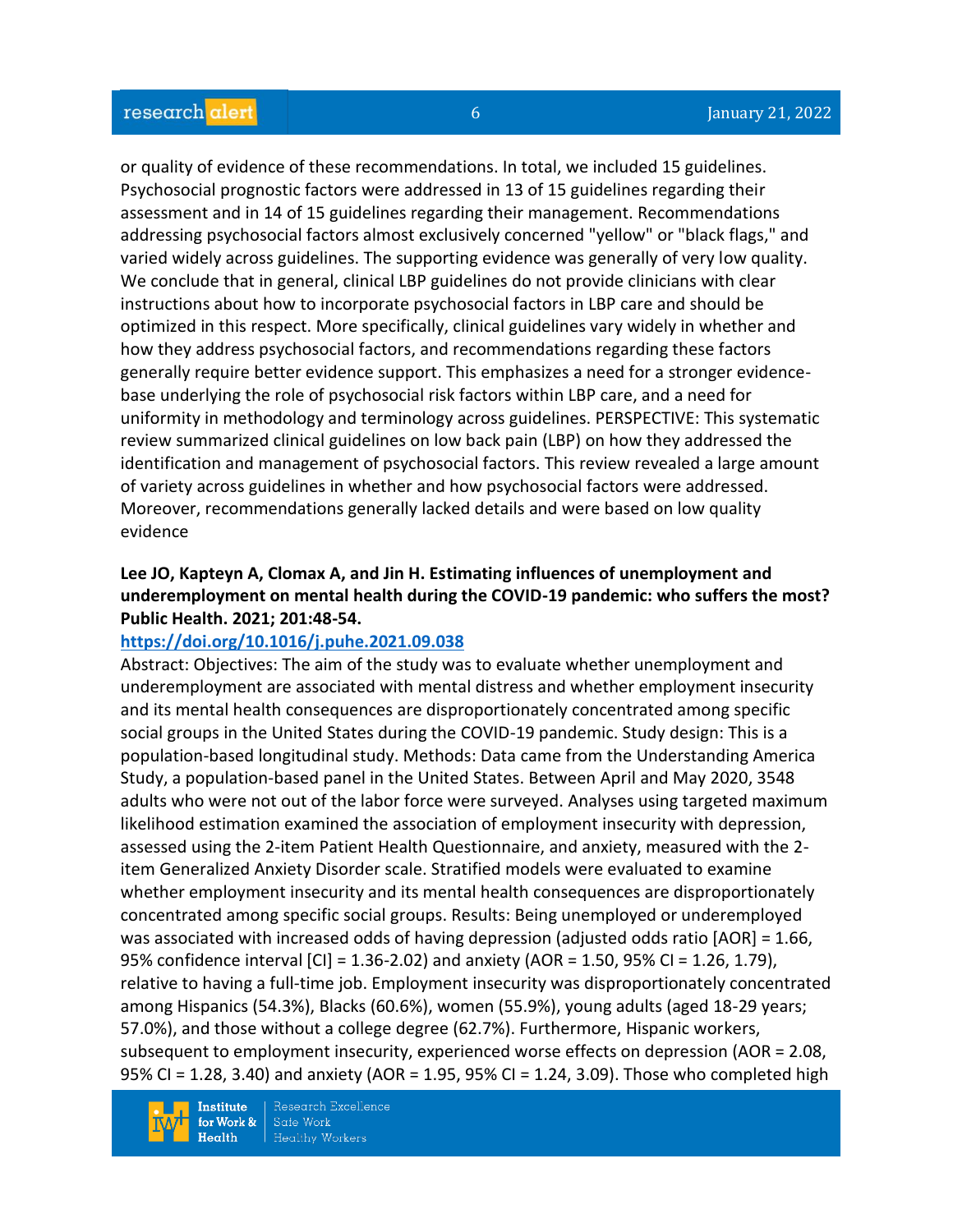school or less reported worse depression subsequent to employment insecurity (AOR = 2.44, 95% CI = 1.55, 3.85). Conclusions: Both unemployment and underemployment threaten mental health during the pandemic, and the mental health repercussions are not felt equally across the population. Employment insecurity during the pandemic should be considered an important public health concern that may exacerbate pre-existing mental health disparities during and after the pandemic.

## **Maru M, Rogers ES, Nicolellis D, Legere L, Placencio-Castro M, Magee C, et al. Vocational peer support for adults with psychiatric disabilities: results of a randomized trial. Psychiatric Rehabilitation Journal. 2021; 44(4):327-336. <https://doi.org/10.1037/prj0000484>**

Abstract: Objective: Peer support services for individuals with psychiatric conditions have burgeoned and now are proliferating within mental health systems nationally and internationally. More recently, variations of peer support have been developed, including those that focus on vocational outcomes. Methods: We conducted a randomized clinical trial in two mental health programs to test a newly developed model of vocationally oriented peer support. We recruited, randomly assigned, and followed 166 individuals for 12 months; 83 received Vocational Peer Support (the experimental condition, VPS) and 83 received peer support services-as-usual. Peer support specialists (PSS) delivering VPS were trained and supervised. We examined vocational and educational outcomes as well as work hope, quality of life, and work readiness at baseline, 6- and 12-month postrandomization. We assessed the working alliance as well. Results: We found a group-by-time effect on domains of work readiness and modest differences in vocational activity. Secondary analyses revealed that VPS resulted in a stronger working alliance with the peer specialist, which mediated some aspects of a better quality of life and greater work hope. Conclusions and Implications for Practice: In the context of the peer relationship, peer specialists are often called upon to support individuals who are pursuing employment, often without adequate preparation or training. Our findings suggest that vocationally oriented peer support affects several aspects of readiness to pursue work-related goals and mediates some aspects of vocational hope and quality of life. VPS may assist individuals receiving peer support as they choose, get, and keep employment. (PsycInfo Database Record (c) 2021 APA, all rights reserved)

# **Motabar H and Nimbarte AD. Sex differences in rotator cuff muscles' response to various work-related factors. IISE Transactions on Occupational Ergonomics and Human Factors. 2021; 9(1):1-12.**

## **<https://doi.org/10.1080/24725838.2021.1931562>**

Abstract: OCCUPATIONAL APPLICATIONS Despite the frequency and cost of rotator cuff injuries among male and female workers, very little is known about the strength, endurance, and perceived exertion and electromyographic response of rotator cuff muscles to different exertion levels. In this study, sex differences were studied using muscle-specific maximal and submaximal exertions of the supraspinatus, infraspinatus, and teres minor muscles. Females

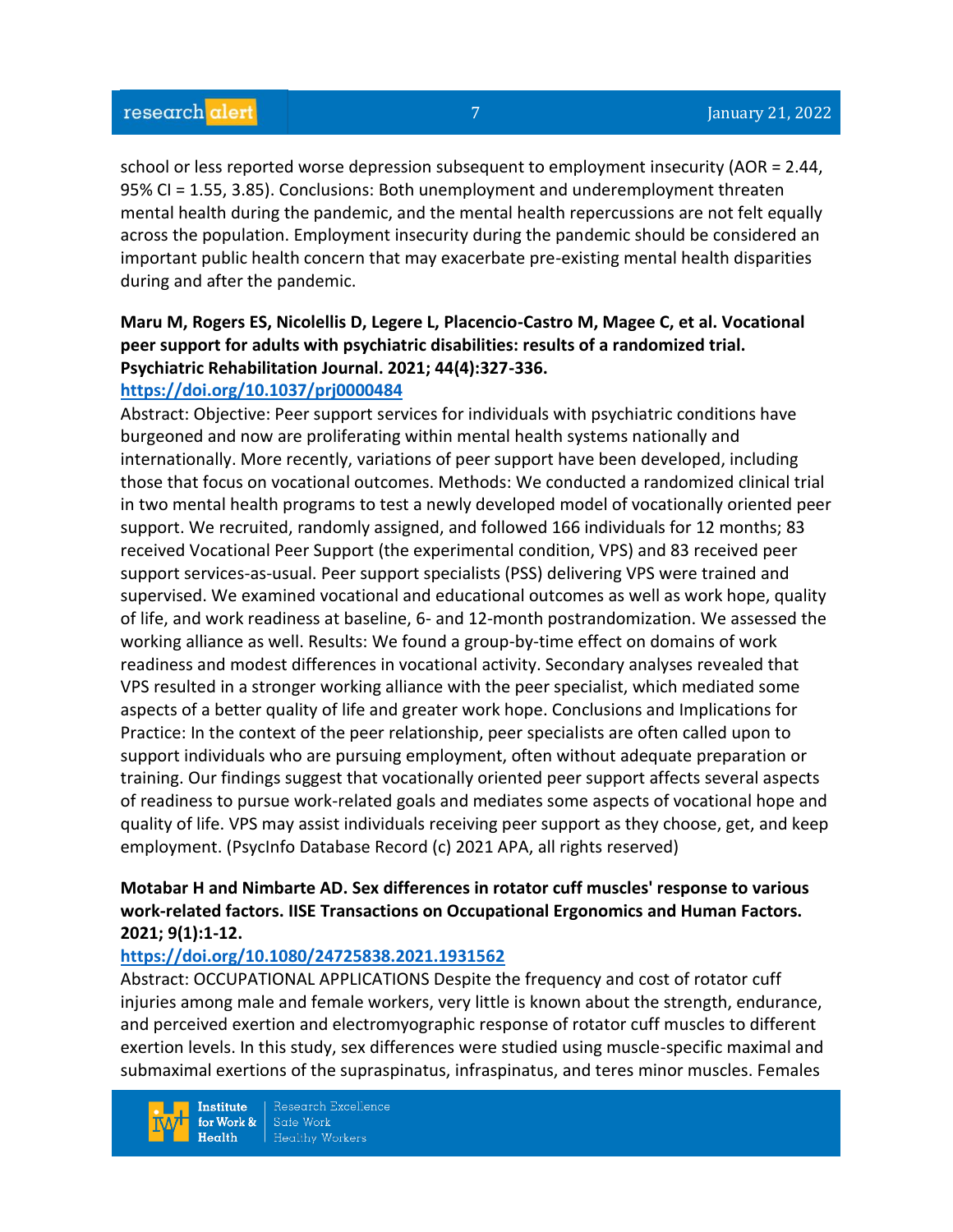showed lower strength and endurance, but higher muscle activity and perceived exertion compared to males. The baseline data presented in this paper can assist ergonomic practitioners in determining the worker capacity to ensure that physically-demanding shoulder exertions can be performed without incurring injurious stress. Such data is also essential to establish population norms for the better design of workplace tasks

#### **Perez E, Rodriguez Y, Salazar MC, and Trujillo MA. Improving working conditions using the ergonomic checkpoints tool: application in a Colombian meat processing plant. IISE Transactions on Occupational Ergonomics and Human Factors. 2021; 9(2):72-77. <https://doi.org/10.1080/24725838.2021.1962622>**

Abstract: OCCUPATIONAL APPLICATIONS Integrating ergonomics (or human factors) in production and service processes is a topic of interest for ergonomics researchers and practitioners, especially in industrially-developing countries. In this paper, we present how an ergonomic intervention was carried out in an area of a Colombian meat processing plant using the Ergonomics Checkpoints tool. Of 65 checkpoints verified, 24 required improvement action and 17 of them were a priority. The main problems were related to materials storage and handling, hand tools, machine safety, workstation design, and work organization. Organizational and engineering proposals were made. The engineering proposals were modeled in 3 D to increase understanding of and acceptance by the company's workers. We hope that the lessons learned and reflections derived from this case study serve as a reference for conducting ergonomic interventions in similar contexts.

# **Rockliffe L. Including non-English language articles in systematic reviews: a reflection on processes for identifying low-cost sources of translation support. Research Synthesis Methods. 2022; 13(1):2-5.**

#### **<https://doi.org/10.1002/jrsm.1508> [open access]**

Abstract: Non-English language (NEL) articles are commonly excluded from published systematic reviews. The high cost associated with professional translation services and associated time commitment are often cited as barriers. Whilst there is debate as to the impact of excluding such articles from systematic reviews, doing so can introduce various biases. In order to encourage researchers to consider including these articles in future reviews, this paper aims to reflect on the experience and process of conducting a systematic review which included NEL articles. It provides an overview of the different approaches used to identify sources of low-cost translation support and considers the relative merits of, among others, seeking support through universities, social media, word-of-mouth, and use of personal contacts

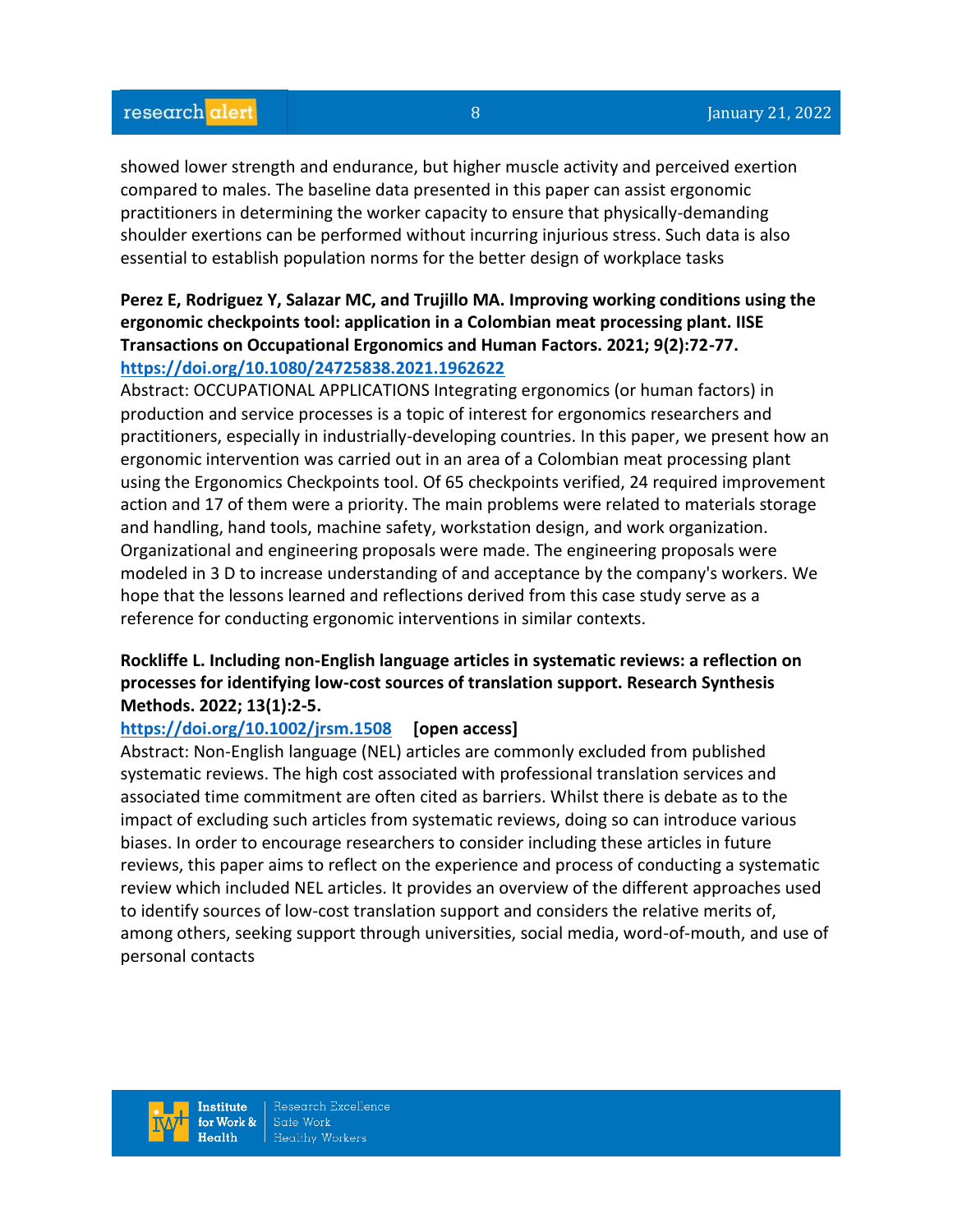**Wurzelbacher SJ, Meyers AR, Lampl MP, Timothy Bushnell P, Bertke SJ, Robins DC, et al. Workers' compensation claim counts and rates by injury event/exposure among stateinsured private employers in Ohio, 2007-2017. Journal of Safety Research. 2021; 79:148- 167.** 

#### **<https://doi.org/10.1016/j.jsr.2021.08.015>**

Abstract: INTRODUCTION: This study analyzed workers' compensation (WC) claims among private employers insured by the Ohio state-based WC carrier to identify high-risk industries by detailed cause of injury. METHODS: A machine learning algorithm was used to code each claim by U.S. Bureau of Labor Statistics (BLS) event/exposure. The codes assigned to lost-time (LT) claims with lower algorithm probabilities of accurate classification or those LT claims with high costs were manually reviewed. WC data were linked with the state's unemployment insurance (UI) data to identify the employer's industry and number of employees. BLS data on hours worked per employee were used to estimate full-time equivalents (FTE) and calculate rates of WC claims per 100 FTE. RESULTS: 140,780 LT claims and 633,373 medicalonly claims were analyzed. Although counts and rates of LT WC claims declined from 2007 to 2017, the shares of leading LT injury event/exposures remained largely unchanged. LT claims due to Overexertion and Bodily Reaction (33.0%) were most common, followed by Falls, Slips, and Trips (31.4%), Contact with Objects and Equipment (22.5%), Transportation Incidents (7.0%), Exposure to Harmful Substances or Environments (2.8%), Violence and Other Injuries by Persons or Animals (2.5%), and Fires and Explosions (0.4%). These findings are consistent with other reported data. The proportions of injury event/exposures varied by industry, and high-risk industries were identified. CONCLUSIONS: Injuries have been reduced, but prevention challenges remain in certain industries. Available evidence on intervention effectiveness was summarized and mapped to the analysis results to demonstrate how the results can guide prevention efforts. Practical Applications: Employers, safety/health practitioners, researchers, WC insurers, and bureaus can use these data and machine learning methods to understand industry differences in the level and mix of risks, as well as industry trends, and to tailor safety, health, and disability prevention services and research

# **Xu C, Ju K, Lin L, Jia P, Kwong JSW, Syed A, et al. Rapid evidence synthesis approach for limits on the search date: how rapid could it be? Research Synthesis Methods. 2022; 13(1):68-76.**

#### **<https://doi.org/10.1002/jrsm.1525> [open access]**

Abstract: Rapid reviews have been widely employed to support timely decision-making, and limiting the search date is the most popular approach in published rapid reviews. We assessed the accuracy and workload of search date limits on the meta-analytical results to determine the best rapid strategy. The meta-analyses data were collected from the Cochrane Database of Systematic Reviews (CDSR). We emulated the rapid reviews by limiting the search date of the original CDSR to the recent 40, 35, 30, 25, 20, 15, 10, 7, 5, and 3 years, and their results were compared to the full meta-analyses. A random sample of 10% was drawn to repeat the literature search by the same timeframe limits to measure the relative

**Institute** for Work &  $Health$